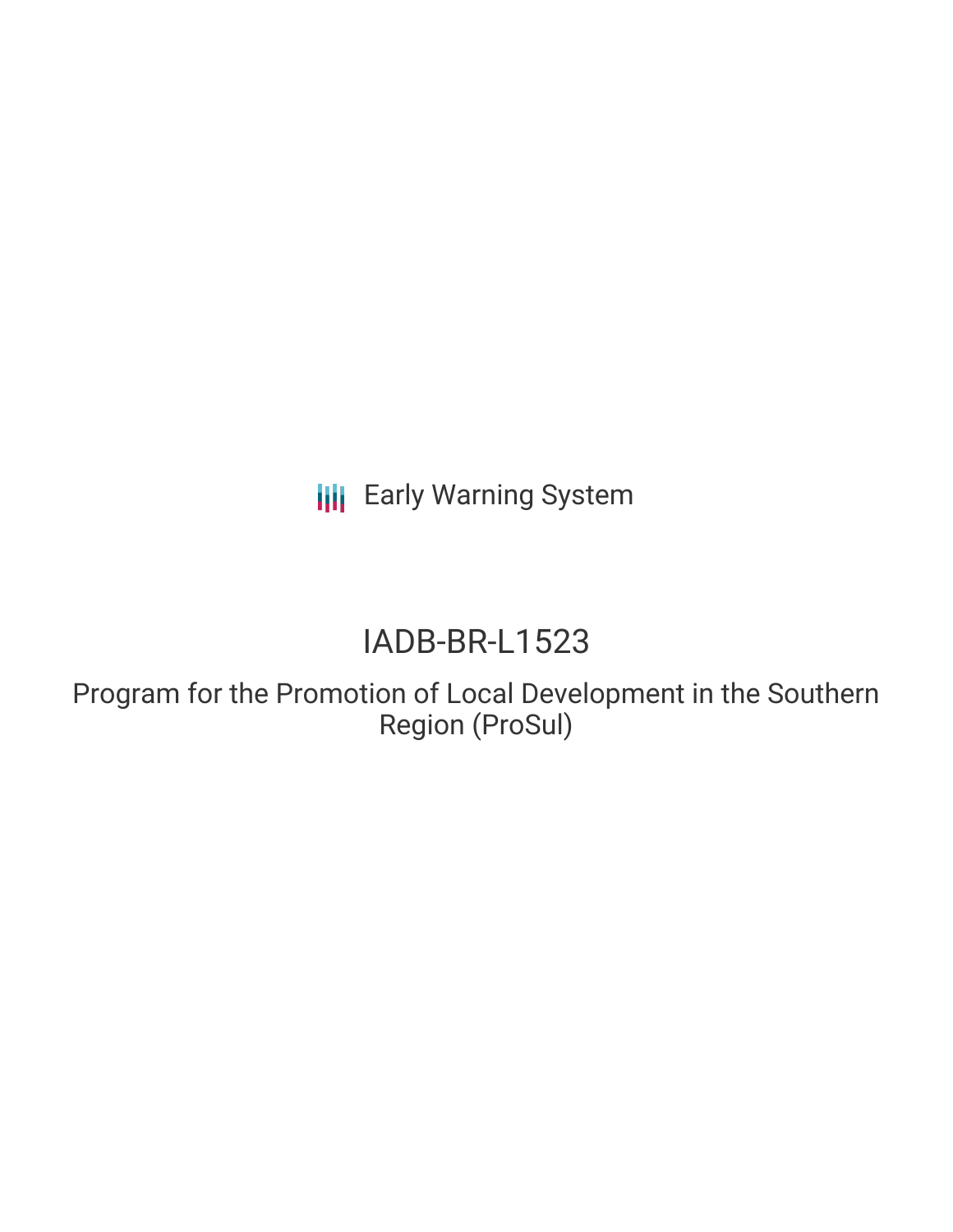

#### **Quick Facts**

| <b>Countries</b>               | Brazil                                 |
|--------------------------------|----------------------------------------|
| <b>Specific Location</b>       | South Region of Brazil                 |
| <b>Financial Institutions</b>  | Inter-American Development Bank (IADB) |
| <b>Status</b>                  | Proposed                               |
| <b>Bank Risk Rating</b>        | U                                      |
| <b>Borrower</b>                | Government of Brazil                   |
| <b>Sectors</b>                 | Finance                                |
| <b>Investment Type(s)</b>      | Loan                                   |
| <b>Investment Amount (USD)</b> | \$100.00 million                       |
| <b>Project Cost (USD)</b>      | \$125,00 million                       |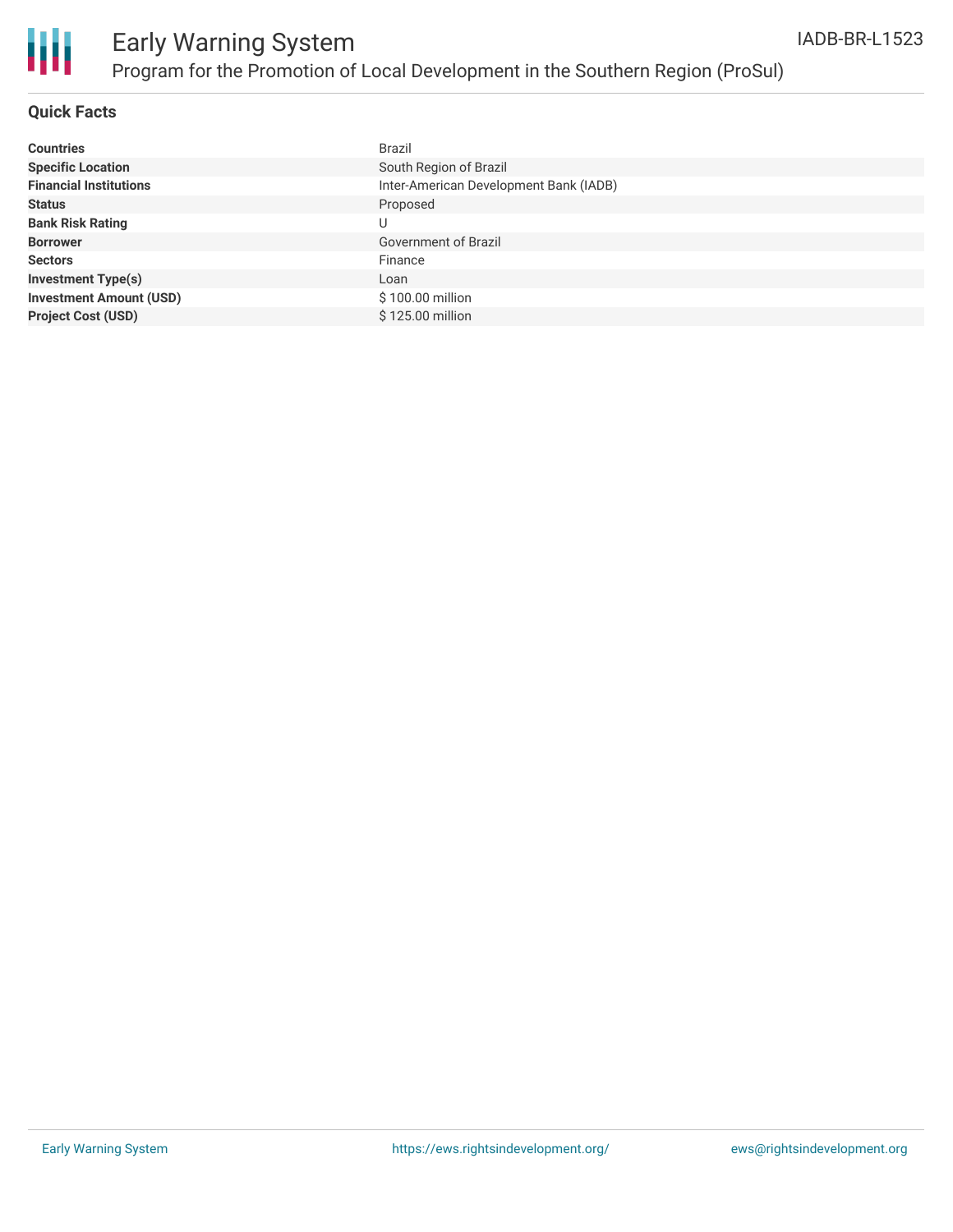

#### **Project Description**

Improving Social Infrastructure in Brazil's Southern Region by promoting public and private investments at the municipal level with high positive externalities by expanding the availability of financing in the area of labor intermediation, labor market skills in the area of tourism and health. The program also aims to provide an alternative source of resources for municipalities, and is in line with investment needed in the social sector at municipality level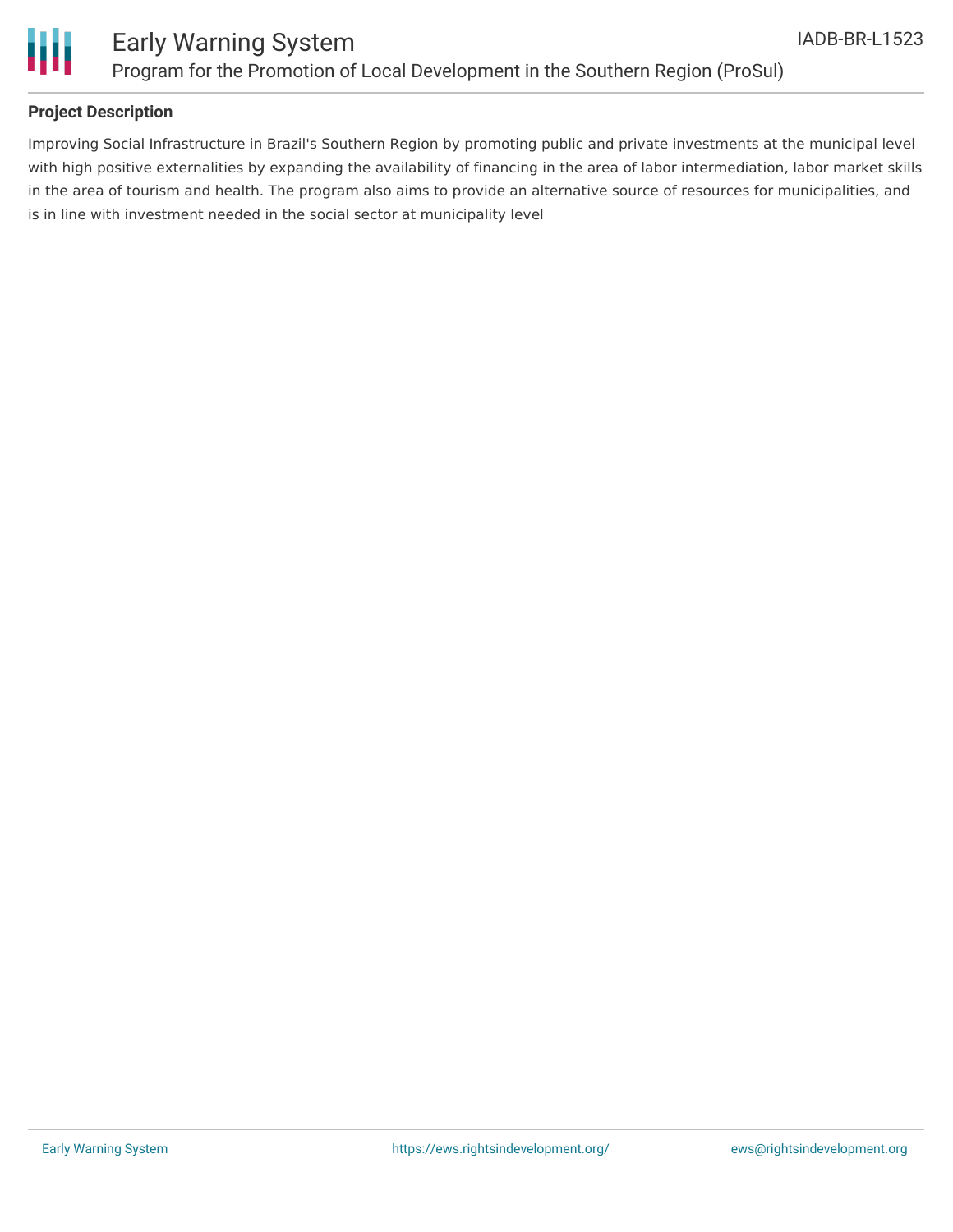

### Early Warning System Program for the Promotion of Local Development in the Southern Region (ProSul)

#### **Investment Description**

• Inter-American Development Bank (IADB)

The country's counterpart ammount to USD 25,000,000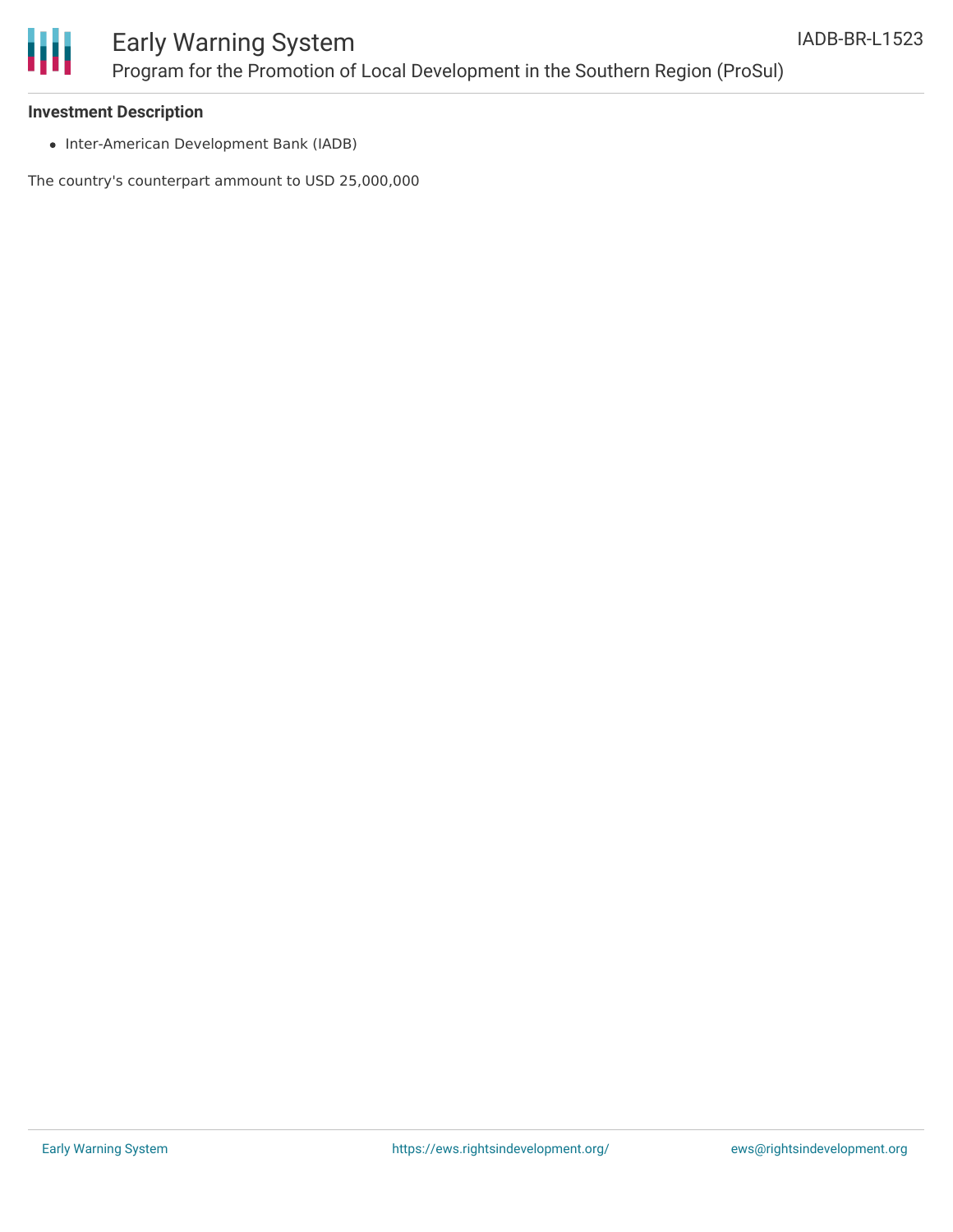

#### **Contact Information**

#### ACCOUNTABILITY MECHANISM OF IADB

The Independent Consultation and Investigation Mechanism (MICI) is the independent complaint mechanism and fact-finding body for people who have been or are likely to be adversely affected by an Inter-American Development Bank (IDB) or Inter-American Investment Corporation (IIC)-funded project. If you submit a complaint to MICI, they may assist you in addressing the problems you raised through a dispute-resolution process with those implementing the project and/or through an investigation to assess whether the IDB or IIC is following its own policies for preventing or mitigating harm to people or the environment. You can submit a complaint by sending an email to MICI@iadb.org. You can learn more about the MICI and how to file a complaint at http://www.iadb.org/en/mici/mici,1752.html (in English) or http://www.iadb.org/es/mici/mici,1752.html (Spanish).